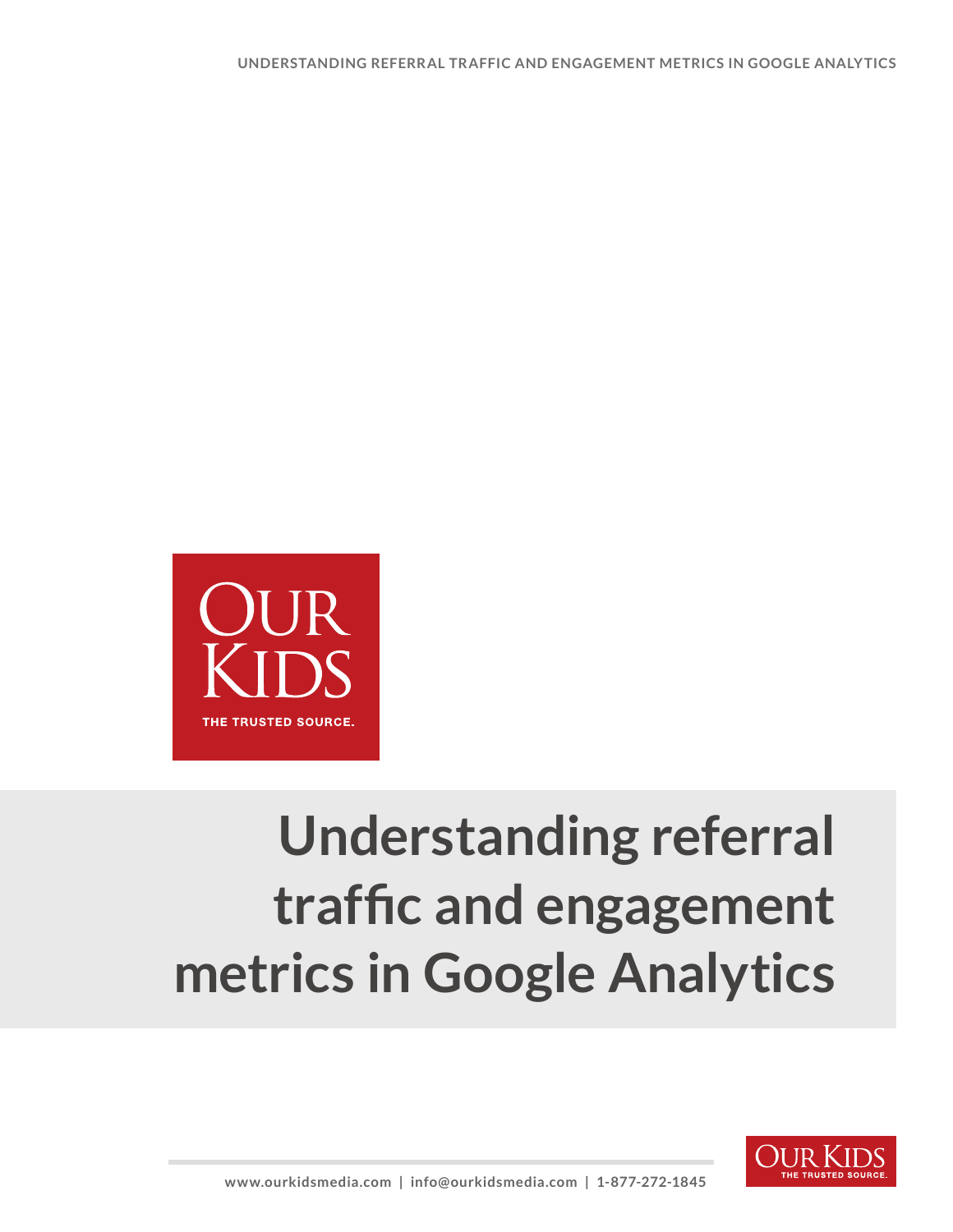## **Google Analytics tracks and reports the traffic coming to your website.**

Looking at the referral traffic helps you understand where the traffic to your website is coming from. More importantly, the engagement metrics help you understand the quality of that traffic.

Here's how you can find your referral traffic and engagement metrics:

- 1. Open your Google Analytics account
- 2. Click on Reporting (top navigation)
- 3. Change the date to the timeframe you'd like to review (ie: September 1, 2015 to current date)
- 4. Click on Acquisition (left navigation)
- 5. Open All Traffic > Referrals

It's important you look beyond the quantity of visits to the engagement and quality of the visitors per channel.

**Bounce rate:** Look for sources with the lowest bounce rates.

This is the % of people that stay on your website and engage with you. For example, a bounce rate of 80% means 80% of the people from that particular source leave your website without looking at a 2nd page. Meaning they are likely not very interested in what you offer. The lower the bounce rate, the better the referral partner.

**Pages/Session:** The average number of pages seen per session. It is a sign of how curious people are about what you offer. A higher average indicates a more interested (better qualified) lead.

**Time on site:** Look for sources with a higher time on site.

This metric is the average time visitors from a particular source spend browsing your website. The higher the time on site, the more engaged that audience is with your content and what you have to offer. Remember that this is an average, one user may spend 30 seconds, while another may spend 20 minutes.